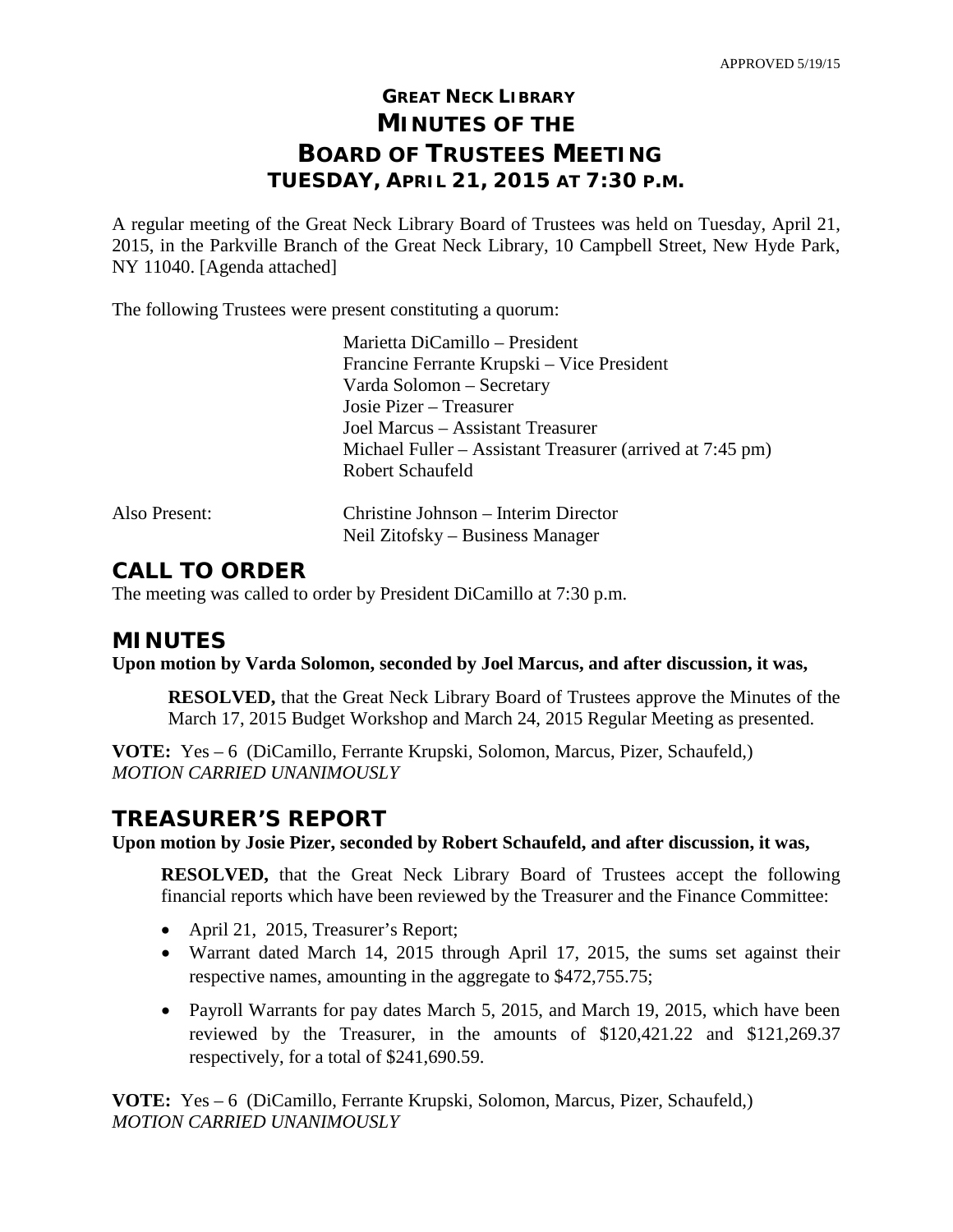# **PAYROLL CHANGES**

**Upon motion by Josie Pizer, seconded by Francine Ferrante Krupski, and after discussion, it was,**

\_\_\_\_\_\_\_\_\_\_\_\_\_\_\_\_\_\_\_\_\_\_\_\_\_\_\_\_\_\_\_\_\_\_\_\_\_\_\_\_\_\_\_\_\_\_\_\_\_\_\_\_\_\_\_\_\_\_\_\_\_\_\_\_\_\_\_\_\_\_

**RESOLVED,** that the Great Neck Library Board of Trustees accept the Payroll Changes of March 21 through April 17, 2015 as presented, and which have been reviewed by the Finance Committee.

**VOTE:** Yes – 6 (DiCamillo, Ferrante Krupski, Solomon, Marcus, Pizer, Schaufeld) *MOTION CARRIED UNANIMOUSLY* 

## **REPORTS**

## **Branch Committee**

Trustee Fuller is planning on the next committee meeting for May or June.

Lakeville – Carpet tiles by circulation desk need to be replaced. A new light by the front door has been installed.

## **Building Advisory Committee (BAC)**

President DiCamillo provided an update on the building project. No meetings were held in the month of April.

The servers have not yet been moved into the trailer. Verizon has almost completed its work and we are still looking at an expected date of April 30<sup>th</sup>. Computers and telephones will be shut down system-wide while the servers are moved. The asbestos abatement is almost complete, but the remaining work cannot start until the server is moved out of the Main Building.

We are still awaiting a building permit from the The Town of North Hempstead.

## **Grants**

Ms. Johnson reported that the \$100,000.00 grant for RFID from DASNY is available and can be re-purposed for other projects/technologies. There is a three year window for using the money.

New York State Construction grant- we have applied and expect an answer around June  $11<sup>th</sup>$ . If approved, payment would be received in August. 18 applications were received from Nassau County Libraries including NLS.

## **Director Search Committee**

Trustee Ferrante Krupski reported that the committee has held regular meetings and interviews. Positive candidates have been identified and they hope to be finished and reach a decision within a few weeks. Finalist candidates are to be interviewed for the second interview during the week of April  $27<sup>th</sup>$ , if their schedule permits, and they will also be invited to meet library staff at that time.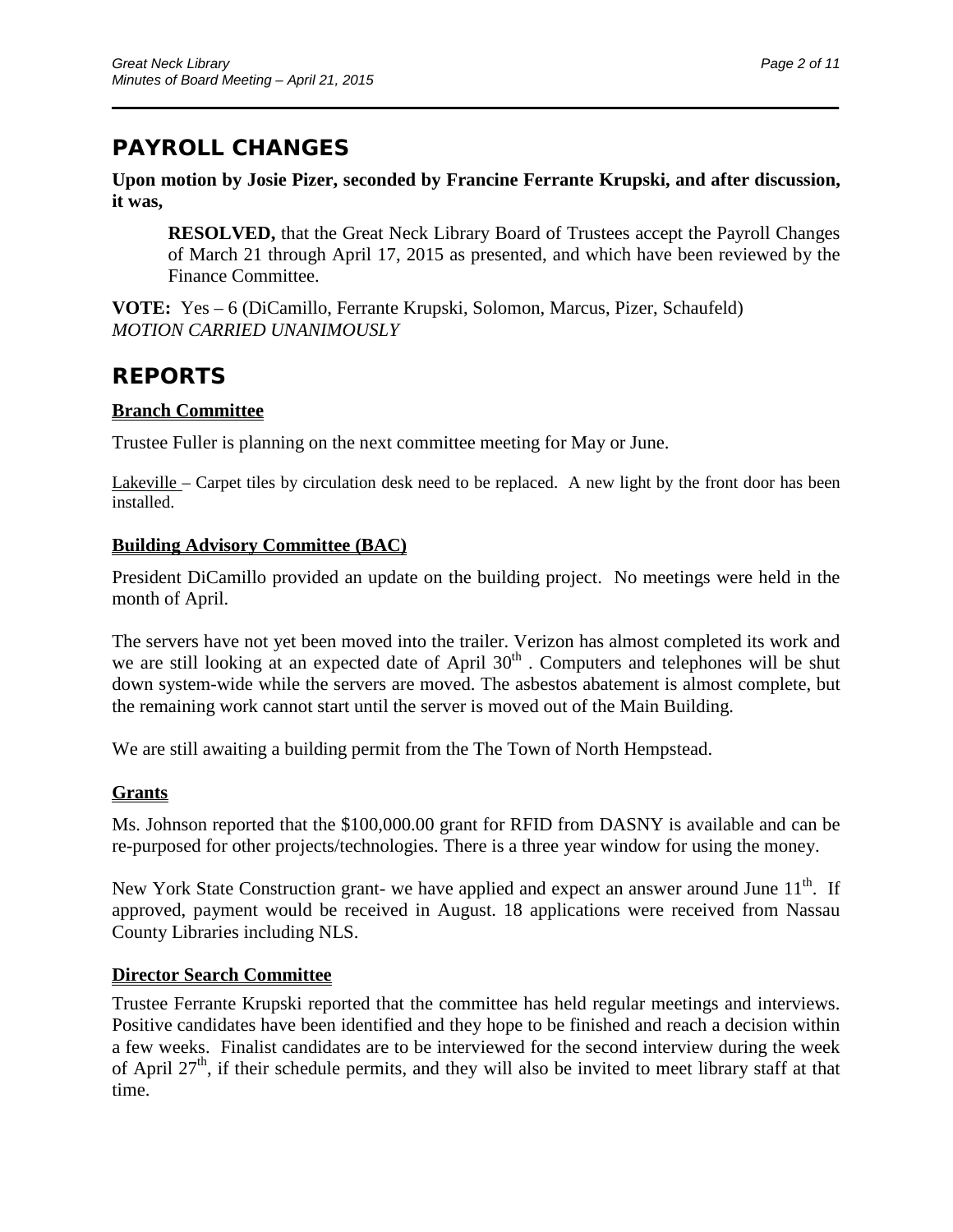### **Long Range Planning**

Currently on hold.

### **Policy Committee**

Trustee Marcus reported that the Policy Committee expects to meet soon.

#### **Programming Committee**

#### *Trustee Fuller arrived at this point (7:45 pm)*

Committee Chair Varda Solomon reported that the committee met on April 1<sup>st</sup>. Mission Statement was discussed as well as branding (logo, newsletter, etc.), museum passes and past and future programs.

\_\_\_\_\_\_\_\_\_\_\_\_\_\_\_\_\_\_\_\_\_\_\_\_\_\_\_\_\_\_\_\_\_\_\_\_\_\_\_\_\_\_\_\_\_\_\_\_\_\_\_\_\_\_\_\_\_\_\_\_\_\_\_\_\_\_\_\_\_\_

Text of written report submitted by Varda Solomon, Committee Chair dated April 1, 2015 below:

The Programming Committee had its first meeting on April  $1<sup>st</sup>$  at the Station Branch. The following members of the committee were present: Marietta DeCamillo, Joel Marcus, Josie Pizer, Varda Solomon, Chris Johnson, Jonathan Aubrey, Margery Chodosch, Debbie Feldman and Pam Levin. Deidre Goode was absent.

The following topics were discussed:

- 1. Vision statement We spent some time discussing the role of the trustees and the staff in identifying and promoting library programs. Jonathan Aubrey volunteered to combine our thoughts into a vision statement. A draft will be presented at the next meeting of the committee and then presented to the board.
- 2. Standardize metrics we agreed we would like to standardize the information we gather about our programs, whether they are small or large programs, whether they are regularly scheduled or one-time events. The discussion reflected that we wanted to know about the attendees as well as the cost and effort of delivering the programs. Joel Marcus volunteered to develop a very brief questionnaire that could be handed out at the start of the program to get information about how people learned about programs and could also be used to collect e-mail addresses for future use.
- 3. Standardize publicity and "branding" we were unanimous in our feeling that this is an excellent time to review everything that constitutes "Great Neck Library" with an aim to making our services more visible to more people. Several initiatives were started –
	- a. Pam Levin and Jonathan Aubrey offered to review the logo. They will involve Cindy Simeti in this effort. The committee felt we need something that is bright and simple, really has zing, and can be used on our publicity, stationery and business cards.
	- b. Pam Levin, Debbie Feldman and Cindy Simeti will also look at the newsletter. Members of the committee felt that the center fold calendar that could be saved for reference should be reinstated. Other suggestions were made to increase the number of mailings and to create links within the online version of the newsletter that would facilitate a transition to e-mail. We will also discuss this with the Technology committee.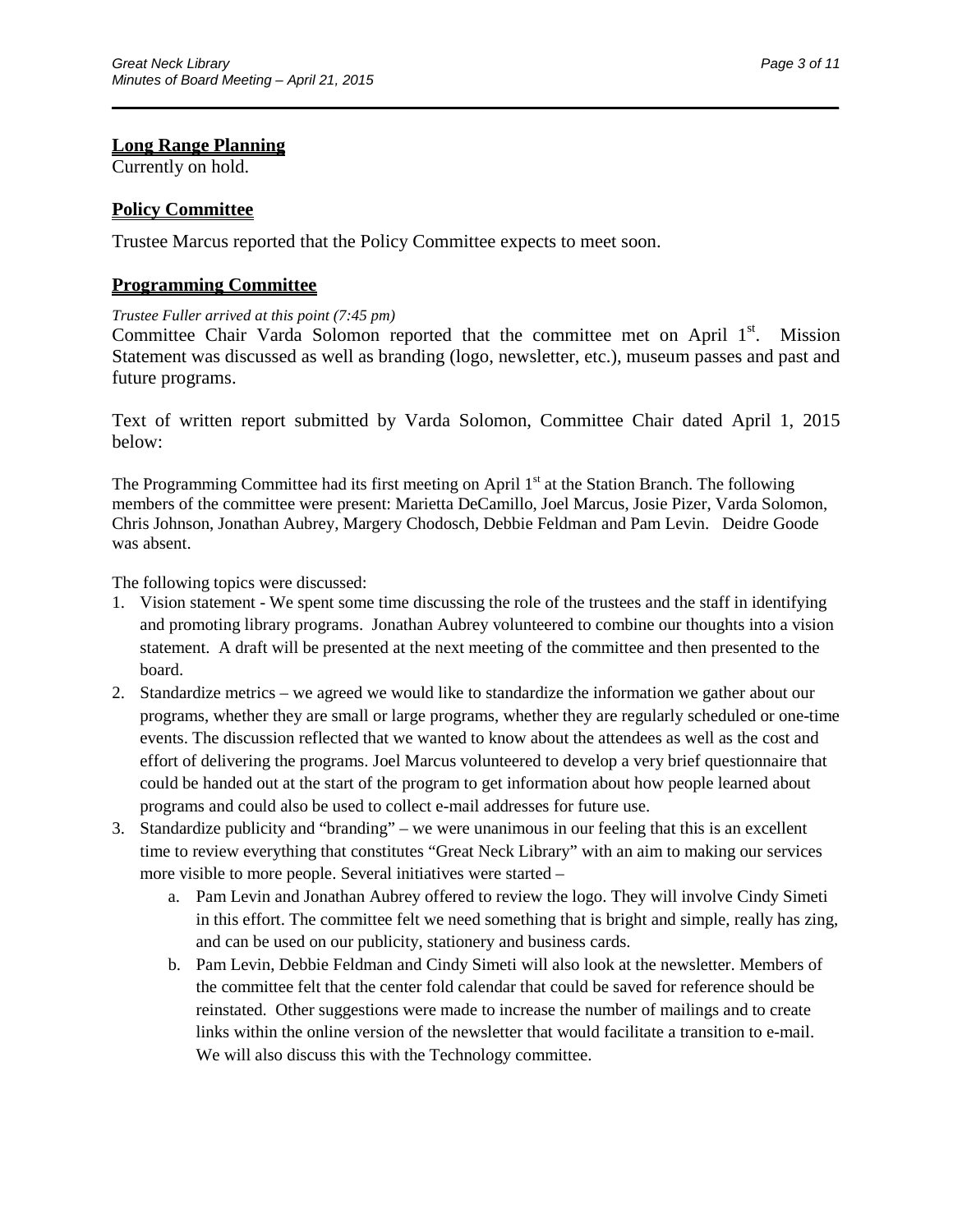c. Debbie Feldman suggested we solicit suggestions from the community by hosting a "town Hall" meeting in May. She will research what she feels is needed to make this successful, including a way to insure that all segments of the community are represented.

\_\_\_\_\_\_\_\_\_\_\_\_\_\_\_\_\_\_\_\_\_\_\_\_\_\_\_\_\_\_\_\_\_\_\_\_\_\_\_\_\_\_\_\_\_\_\_\_\_\_\_\_\_\_\_\_\_\_\_\_\_\_\_\_\_\_\_\_\_\_

- d. Marge Chodosch will work on standardizing the introduction and closing remarks for library programs. It was noted that currently each librarian handles this in a slightly different manner.
- 4. Promote innovation Both the role of the library and its contents are changing rapidly. Several ideas were presented for new programs. The staff will keep the committee informed.
	- a. Video games– both for use in a library program and for circulation. This must be discussed in Finance Committee. If items circulate, it may also need to be discussed in the Policy Committee.
	- b. Video lab and 3D printing these may require ongoing supplies and may also need to be discussed in Finance.
	- c. The first Streaming from the  $92<sup>nd</sup>$  Street Y is April  $21<sup>st</sup>$  and we are looking forward to the community response.
	- d. HD from the Met the suggestion was made that we might want to partner with the Great Neck Arts Center since this is an expensive item.
- 5. Community Links and partnerships. Members of the staff related several new initiatives, and we will follow their development.
	- a. Flyers at Planet Fitness
	- b. Conversations with the Atria to host programs there
	- c. Liaison with schools
	- d. Program at Starbucks
- 6. Current Programs that should be reviewed

The committee felt that certain programs have changed over the last couple of years and should be reviewed to confirm they are still meeting their objectives.

- a. Museum passes will be discussed in Finance
- b. SAT Programs Marge reported that the last program held had 21 students enrolled. The library will do a mailing to public and private schools in the area.
- c. Courtney is looking into other College Board test prep initiatives and a program "Getting into College"

## **Website/Technology Committee**

Trustee Schaufeld reported that the committee will hold its first meeting on April 22 at 7:30 Pm at Station Branch.

## **Staff Reports**

Circulation/Program Statistics- the trustees were asked to review current reports and to request any other items they would like to appear on the report(s). It was noted 3/31/2015 program titled "Top 5 Mistakes College Essay" branch location was incorrect. Corrected version stating Parkville location was requested (attached).

The trustees thought Cindy Simeti did a great job on the April condensed monthly flyer brochure. One comment was to see if the font could be slightly increased.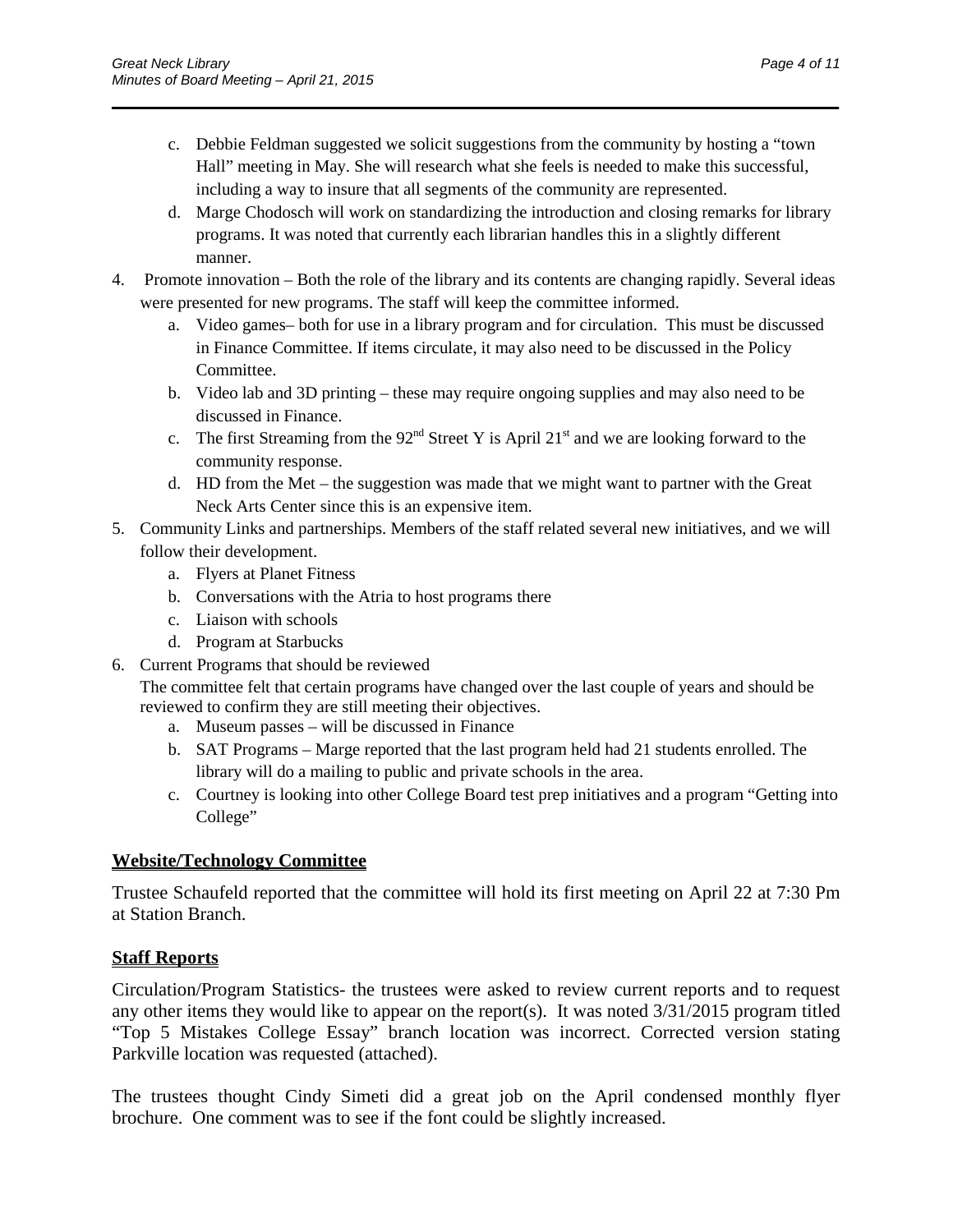Computer Service-Discussion on the Cloud System and Trustees would like to know what reduction costs in hardware could be expected.

\_\_\_\_\_\_\_\_\_\_\_\_\_\_\_\_\_\_\_\_\_\_\_\_\_\_\_\_\_\_\_\_\_\_\_\_\_\_\_\_\_\_\_\_\_\_\_\_\_\_\_\_\_\_\_\_\_\_\_\_\_\_\_\_\_\_\_\_\_\_

### **Interim Director's Report**

Text of written report dated April 17, 2015 below:

#### *Trailer Update*

According to a message from Ken Sans of Calgi, as of today, Verizon's target date to complete the wiring to the server trailer is Thursday, April 30. The current delay is based on the need for an additional 150 feet of copper cabling. This need was created because of our relocation of the trailer to accommodate the Village of Saddle Rock. The existing switchboard at Main, along with the current non-VOIP phone system relies on the copper cabling. I would recommend that the Technology Committee review the plans for the phone system that will be installed at Main as part of the renovation. I am not a telecommunications expert; however, two issues that I know should be considered as part of the decision-making process are the increased costs for the phones and the ability to use the chosen equipment for the planned paging system.

Once the wiring is completed, it is anticipated that it will take another 2-3 days to remove the equipment from the Server Room, at which time the abatement work can be completed. As already reported, moving the servers will require a shut-down of all computer and phone networks for up to one week. A patron communications campaign has already begun and plans have been made for a redirected website message page to be hosted by NLS until our website is reactivated.

#### *Construction Update*

Also as of this morning, there is no update on the written confirmation of the BZA's decision on the parking variance, only the e-mail communications sent by Charles Segal and Lisa Cairo. Nor have we received any official update regarding the status of the Building Permit from the Town of North Hempstead. Calgi, KGD and Lisa Cairo have all been reaching out to the Town in an effort to obtain more information without success. I have contacted our TONH Building Department advocate, Lauren Summa, and she has promised to get back to me with an update.

I was not at the April 8th Construction Meeting, however, from reading the minutes and my conversation with Pam Levin who attended on my behalf, there is an ongoing issue regarding the lead time needed for the Ornalux, bird-friendly, glass. The product is only manufactured in Germany, and requires a 14-week lead time for delivery. The glass is shipped in large sheets and then must be cut to size. Mark Foster of VRD is exploring alternate products offering the same benefits that will be presented to the BAC for consideration. Ken Sans of Calgi, and Patrick Meany of KG&D, advised Mark that the project requires a similar manufactured glass panel, not simply a coating or film both for aesthetic, bird safety and heat resistant purposes.

KG&D is working with VRD to finalize the lighting package. Once this process is completed, the list of fixtures will be submitted to PSE&G for rebate review and determination.

Mark Foster went to the Town yesterday to attempt to obtain the Demolition permit. He was advised that he must bring the air quality reports from Insight in order to complete the application for the permit. It is my understanding that he will be returning to the Town today with the missing documentation. As abatement is completed on the main level and the mezzanine (with the exception of the roof, of course), demolition on those floors can be started (once the permit is received) prior to the abatement of the server room; this will allow the project to continue during this waiting time for Verizon and the release of the Building Permit. Our next scheduled construction meeting is Wednesday, April 22. *Technical Services*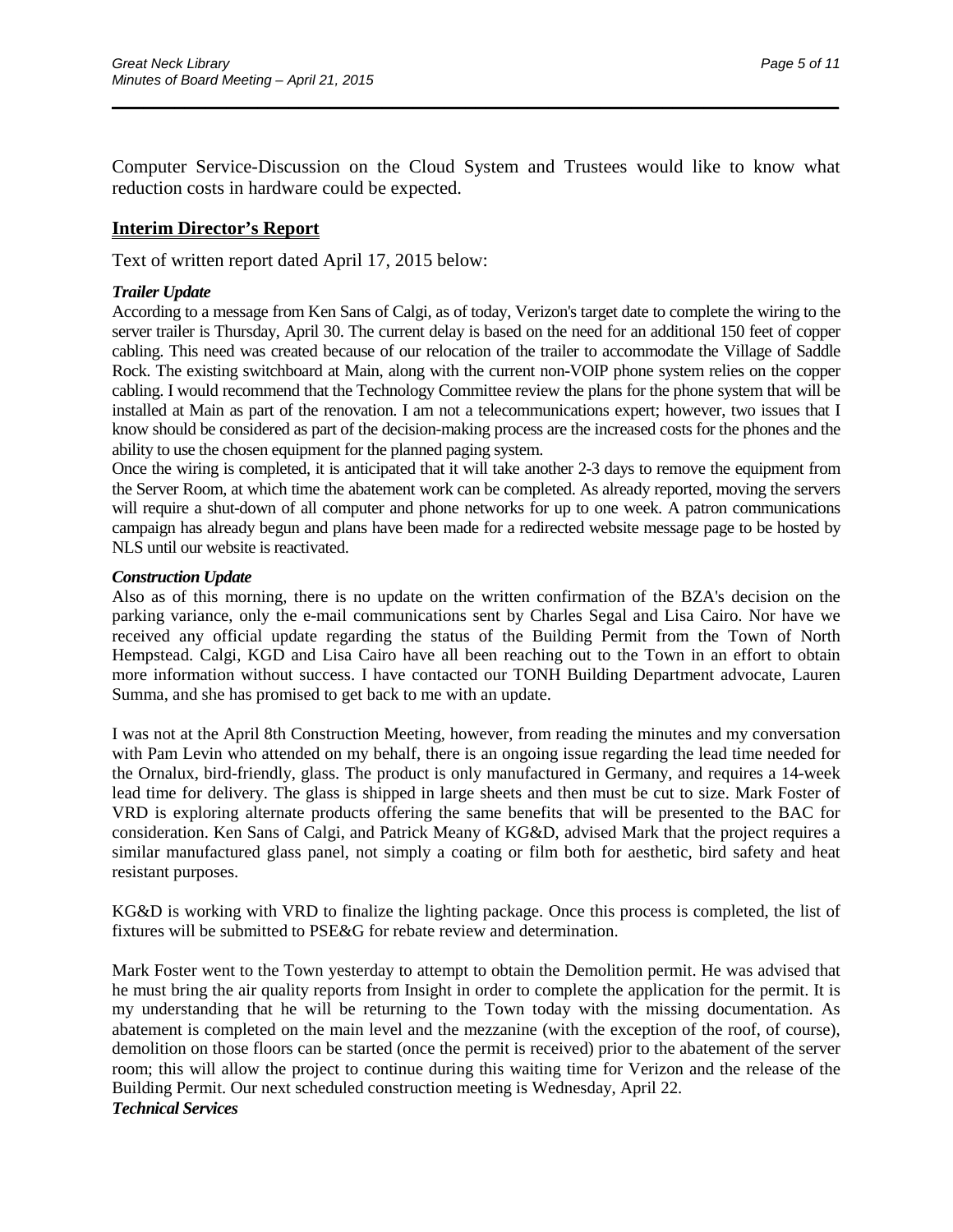Our new Senior Librarian I, Arifa Shuja, began working on Monday, April 13. She brings a breadth of cataloging knowledge and institutional process from her 15 years in Technical Services at the Queens Library System. She is busy learning our current procedures and will then help us to streamline and improve wherever it makes sense.

\_\_\_\_\_\_\_\_\_\_\_\_\_\_\_\_\_\_\_\_\_\_\_\_\_\_\_\_\_\_\_\_\_\_\_\_\_\_\_\_\_\_\_\_\_\_\_\_\_\_\_\_\_\_\_\_\_\_\_\_\_\_\_\_\_\_\_\_\_\_

We have renewed our weeding efforts in the past few weeks, a total of 1,441 items were deleted in the month of March. The Materials Report for March is still being completed and will be submitted with my April board report. As our discard numbers had been down substantially, the total receipts from Better World Books for the first three months of 2015 are only \$46.96.

#### *Programming*

As reported last month, we have begun efforts to move towards an electronic newsletter. Patrons now have the opportunity to "opt-in" for electronic delivery of the newsletter via the link on our homepage. Our library card forms are being updated to support this process as well. For the July-September newsletter, we will begin reducing our mailing list based on the names submitted via the online form.

Cindy Simeti has prepared the attached one page monthly summary of programs for the month of April. We are distributing these documents both within the library and piloting distribution at local businesses. For May, we will use these flyers for May/June programs as a hand-out at the Great Neck Street Fair.

Yesterday, Pam Levin, Debbie Feldman, Cindy Simeti and I met with representatives of Atria Cuttermill. They would very much like to partner with us for some programming. They have offered us the use of their space not only for programs, but also for Board/Committee use.

Just a reminder, on Sunday, May 3rd, the Great Neck Library Music Advisory Committee is celebrating its 45th Anniversary with a concert at Temple Emanuel. The New Asia Chamber Music Society Quartet will be performing. I hope that some of the Trustees are able to attend to recognize the efforts of this hard-working group of volunteers: *Gabe Chieco (founding member), along with Beatrice Aubrey, Mary Dehn, Michele Ganz (co-chair) and Estelle Pace.*

#### *Bookdrops*

On Thursday, April 2, Charles Wohlgemuth, Jose Rodriguez, Janet Fine and I met with Peter Renick and some other representatives from the Park District at the Great Neck House. We discussed the optimum location for the book drop that can be stationed at this location. Towards the rear of the parking lot (the south-end), there is a traffic median that can be used to provide drop-off access from the driver's side of a vehicle. Attached are details on a book drop model that would be a good fit for this purpose. This location would also allow easy access for maintenance to retrieve the materials from the rear of the bin. The plan would be for maintenance to pick-up two-three times per day and bring the items down to Parkville for clearing. The next steps are approval from Finance and a Board resolution to allow purchase and placement of the book drop at the Great Neck House.

#### *Staff*

Holly Coscetta, our new Administrative Assistant/Board Secretary also began work on April 13. Marjorie Malcolm has been diligently training Holly in all of the many functions that are required to support the efforts of the Board. While we are happy to have Holly join us, we will miss Marjorie and congratulate her on her welldeserved retirement after 30 years at the Great Neck Library.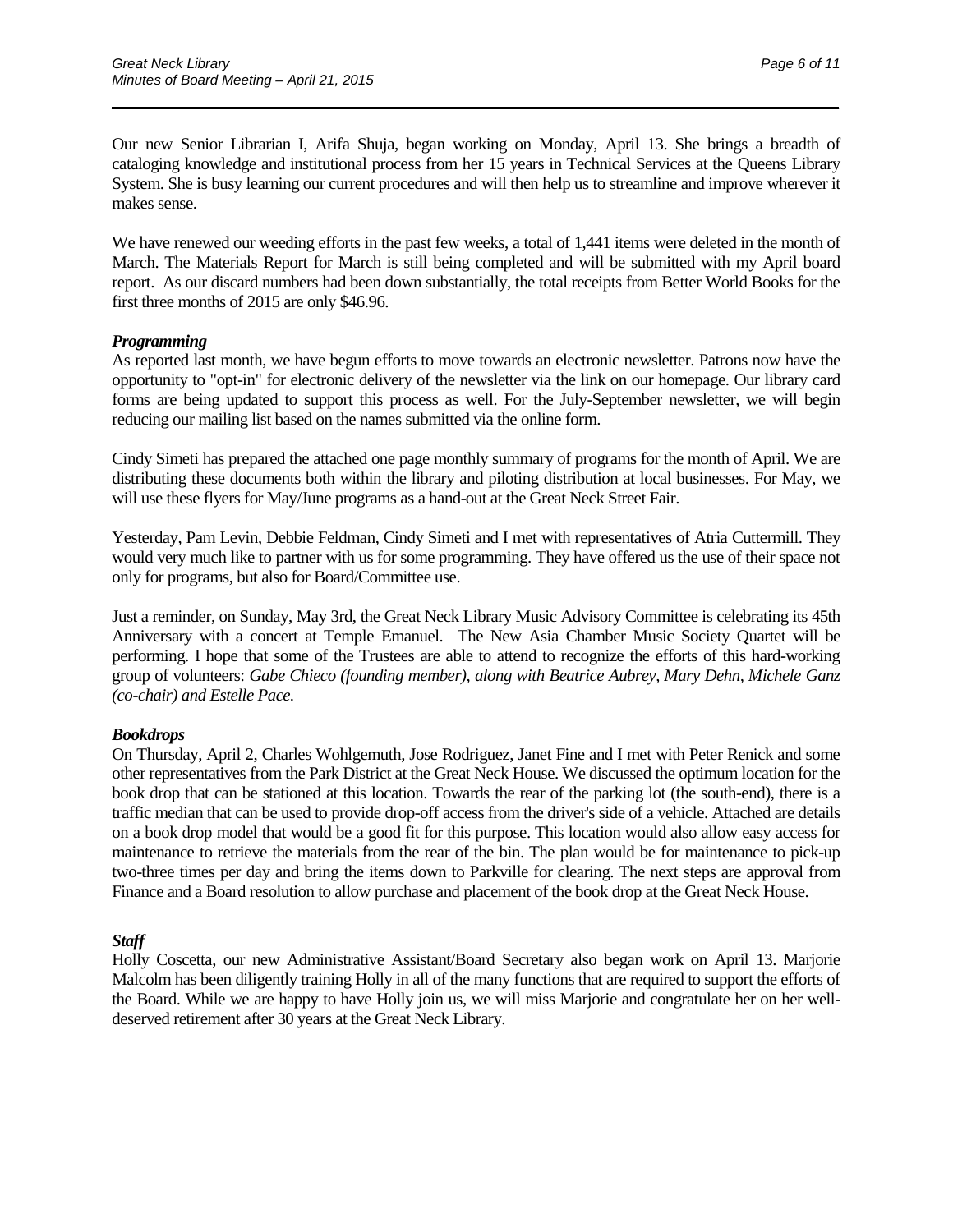#### *Branches*

There was an immediate response to Peter Fishbein's letter to Kabro Associates, the Station Branch's landlord. Both the Staff and Public parking lots are being monitored more closely. We have been promised that there will be re-paving and re-striping of both lots. The inside of the lobby and the stairs were mopped and, for the most part, have been kept cleaner than they had been. The external façade of the entire mall is being repaired and repainted. No additional work has yet to be completed on the roof. But, luckily, the tarping of the cracked bulkhead has prevented leaks and flooding at Station. So, hopefully, these improvements will continue.

\_\_\_\_\_\_\_\_\_\_\_\_\_\_\_\_\_\_\_\_\_\_\_\_\_\_\_\_\_\_\_\_\_\_\_\_\_\_\_\_\_\_\_\_\_\_\_\_\_\_\_\_\_\_\_\_\_\_\_\_\_\_\_\_\_\_\_\_\_\_

Charles Wohlgemuth is meeting with a carpeting contractor at Lakeville on Tuesday, April 21 to address the issues at the Circ Desk. He has purchased a new lighting fixture to be placed in the front of the branch to improve the lighting as seen from both inside and outside of the entry.

At Parkville, the troublesome doorstop to the Staff/Meeting room has been fixed. One of the water fountains is fixed, the other requires more work. We are contacting the school district to complete the repairs to the restroom floor. Soon the stored art will be hung at the branches to help alleviate the crowding in the computer closet. I have asked Charlie to have maintenance staff clean and polish the external book drops at Parkville and Station.

#### *Innovative Directors Symposium*

I attended the Innovative Directors Symposium in New Orleans on March 2-4. Over the past few years, Innovative has purchased two previous competitors in the integrated library system arena: VTLS (Virtua), which is mainly an academic software system and Polaris, a very popular public library system. Currently, they plan to continue to develop and improve these two systems along with their flagship Millennium/Sierra platforms. By absorbing these two companies, Innovative (III) has increased their service and Data Center server locations to include Syracuse, NY (the home of Polaris) and Blacksburg, VA and internationally, Australia, Brazil, India, Malaysia and Spain (VTLS's service centers). Along with the service centers, III is working on improving its overall customer support by leveraging the new key staff acquired via the mergers, especially, Jodi Bellinger, III's new Vice President of Customer Support who came from Polaris. Polaris is renowned in the industry for its support and customer-responsiveness, two areas where III had been slipping of late.

In 2015, III's key goals are the renewed focus on Customer Support, introducing a new trouble ticket system, creating an improved, searchable knowledge database for customers, and moving customers to the latest releases. There is also a concerted focus on cloud-based systems. Traditionally, at GNL, we have hosted our own system. The benefits of a cloud-based system include reductions in hardware costs and maintenance, less staff hours spent supporting the system and the ability to immediately benefit from the latest releases and improvements. The downsides are lack of local control, being forced to upgrade on the vendor's timeline, rather than on your own, and the possibility, though unlikely, of system outages, hacking, etc.

Innovative is also focusing efforts on APIs to allow more integration between its products and other library software, such as OverDrive (our e-book vendor), Content Café, the firm that provides the link to book reviews, summaries, etc., and database providers such as EBSCO and Gale. There is an effort to improve shared bibliographic metadata to enhance SkyRiver's capabilities to better compete with OCLC as a major source for catalog records. I had investigated SkyRiver, and NLS's catalog records provider, BookWhere a few years ago. At that time, I felt that neither were suitable replacements for OCLC for our needs at GNL. I think that sometime later this year, with assistance from our new Senior Librarian, I will once again review the pros and cons of these competitive systems.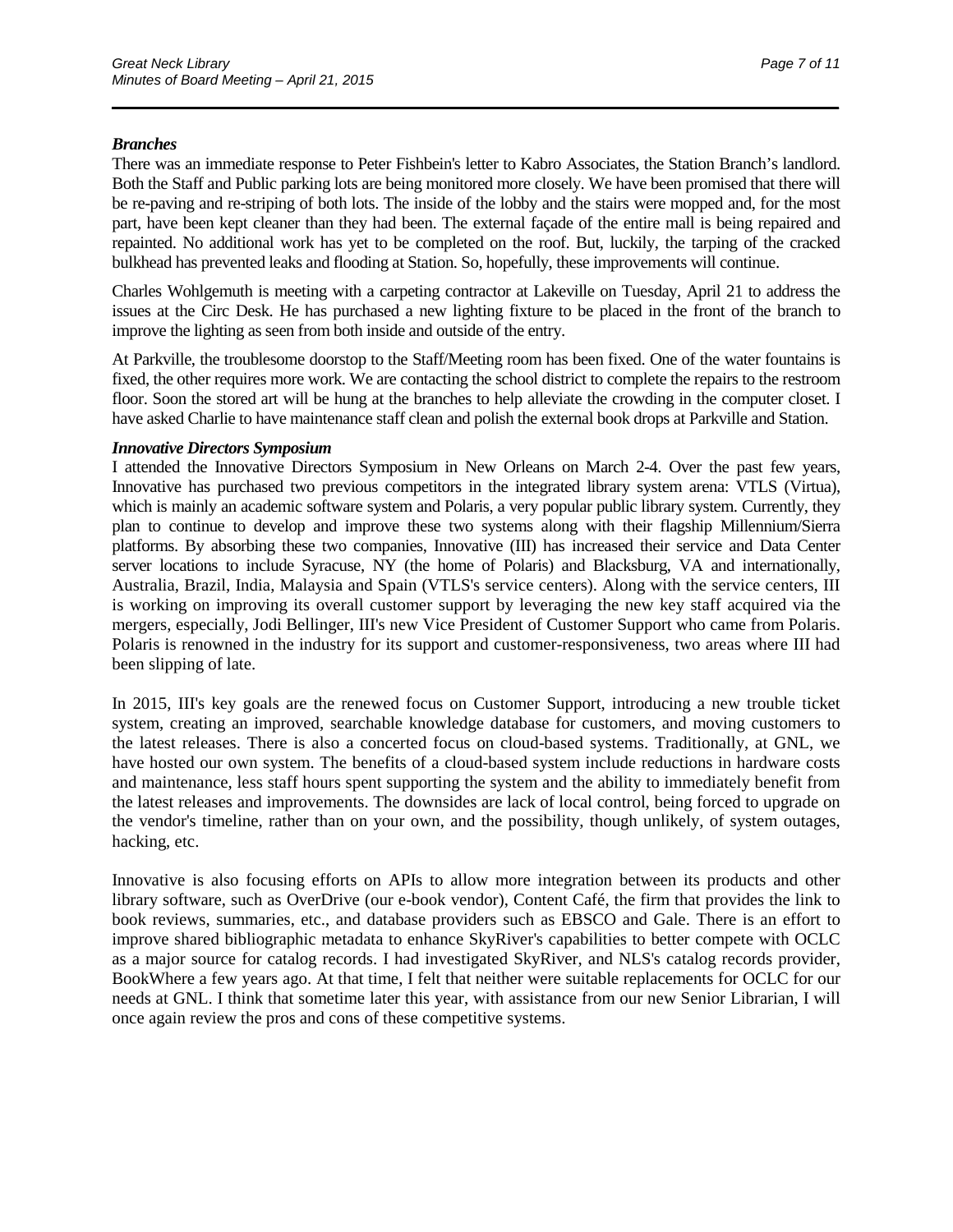The keynote speaker, Samantha Adams Becker, talked about future trends in technology for libraries and colleges. Her company's report at http://www.nmc.org/pdf/2013-technology-outlook-communitycolleges.pdf is focused on colleges, but does offer insight into how Millennials (born 1981-2000) and Gen-Z'ers (born 2000+), our current and future patrons, might use our services and spaces which is quite different from earlier generations. These patrons are much more likely to bring their own devices, expect unmediated access to materials, desire collaborative spaces and like to customize their surroundings (i.e, movable chairs, desks, lighting, etc.) and technologies. Most do not have the basic knowledge of how to use a library as they have matured during the computer/Google generation. There are definite opportunities for marketing and training for these groups via Social Media and interactive displays in the library and community.

\_\_\_\_\_\_\_\_\_\_\_\_\_\_\_\_\_\_\_\_\_\_\_\_\_\_\_\_\_\_\_\_\_\_\_\_\_\_\_\_\_\_\_\_\_\_\_\_\_\_\_\_\_\_\_\_\_\_\_\_\_\_\_\_\_\_\_\_\_\_

Leif Pedersen, Senior Vice President of Technology presented III's Strategic Roadmap. The five major themes for development are the Sierra Web Client, the Next Generation Create Lists, Optimized Cloud Performance and Mobile Applications. As GNL is likely moving to Sierra in the near future, these improvements will be helpful to us. Mr. Pedersen admitted that early migrators to Sierra did face a number of obstacles, which is why Janet Fine had recommended that we wait. But in the past year, most of the kinks have been worked out and migrations are proceeding much more smoothly. Long-range (2017-2018), III will be phasing out Millennium and moving all customers to Sierra.

III is working on personal workspace tools, to tie-in with the desires of the younger generations. They are working to provide an Open Library Experience. Today's users don't expect "silo-ed" information. They expect to be able to easily link-in and out of the library's resources directly into web resources such as Amazon, Wikipedia, etc. The theme is moving from ILS to OLS.

In the break-out sessions, I spoke with other Directors about **New Staff Roles.** Patrons want/expect an answer from his/her first Staff interaction. They don't care if the Staff member is a shelver, a circ clerk, a librarian or the director. Every member of the team should have a basic understanding and ability to answer the top 15-20 questions that are often asked. This idea is tied in with Pam's report on Staff Competencies. With our new director, I hope that we can develop a core list of competencies that each staff member must have - i.e., this list would include locating items in the catalog and on the shelf, assisting with basic computer questions, scanning and copier questions, locational questions, downloading, database access, basic community information, library policies, etc. There will need to be an internal committee formed to develop this list of key competencies. There must be verification, i.e., testing of this knowledge. These results would become part of the annual or semi-annual staff evaluations. In another group, we discussed the library offering **Alternative Services and Spaces for Future Growth.** In some communities, this meant allowing School Lunch to be served at the library during school vacations and during the summer, for others, Senior Lunches, offering Breast Cancer Screenings, small business support centers, etc. Overall, the topic was expanding beyond traditional library services to become a greater part of the community. The services offered, should be customized to the needs of your specific community. This can include circulating non-traditional items - board games, tools, gardening supplies, baking supplies and small appliances, etc. Before beginning any of these programs, the library must get the community involved in providing suggestions and feedback via focus groups, surveys, etc.

Kelly McDonald, was a dynamic speaker who closed the conference with her talk entitled **Crafting the Customer Experience for People Not Like You.** Traditionally, the U.S. was a melting pot, now we are more of a salad bowl - groups are layered, not mixed-in. Users want not only "Fast, Cheap and Good," they also expect "an experience", i.e. iTunes, YouTube. Libraries must start thinking "Customer Experience" not "Customer Service." Kelly explained the purchase funnel:

> Awareness Opinion Consideration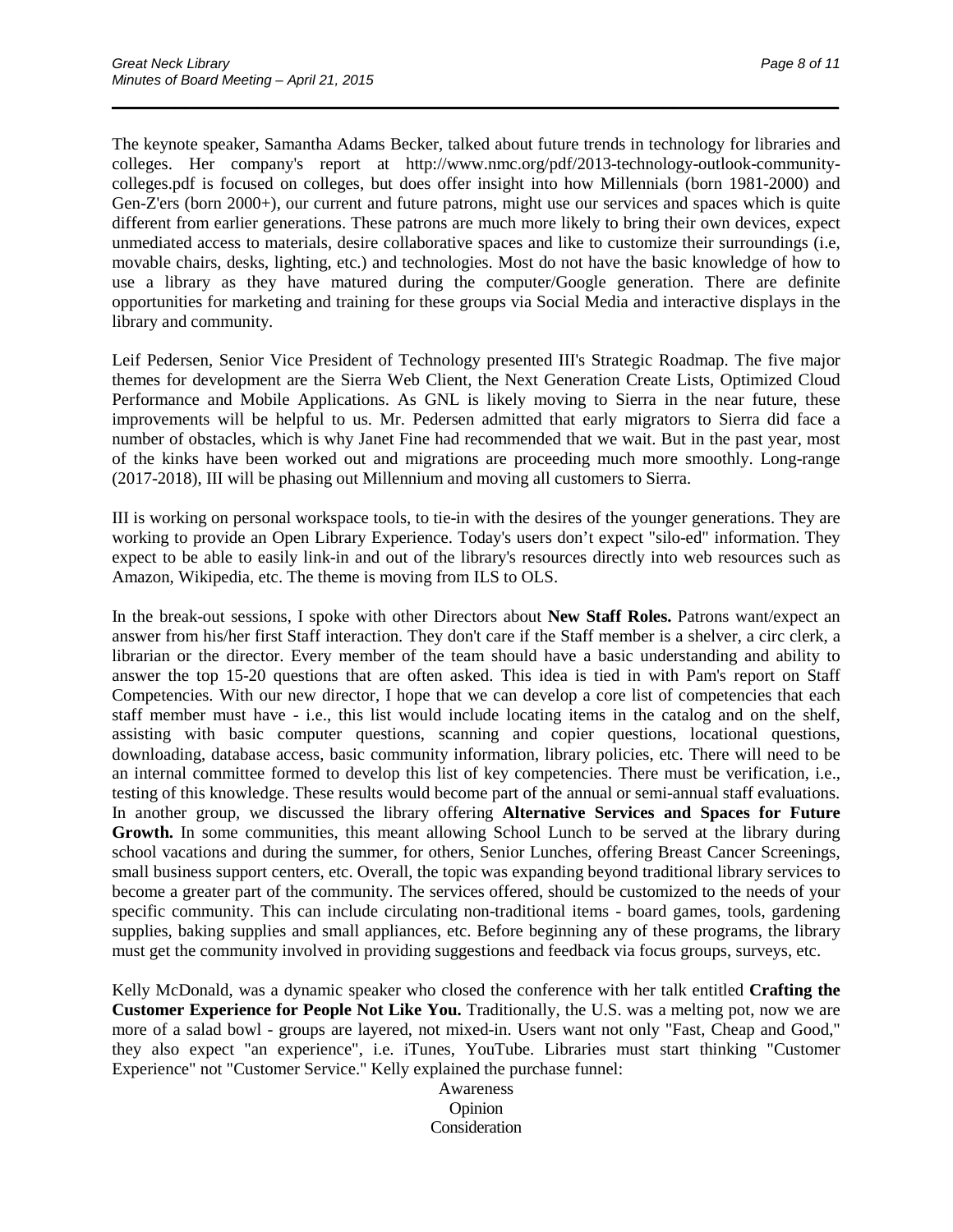### Preference Purchase Loyalty Advocacy

\_\_\_\_\_\_\_\_\_\_\_\_\_\_\_\_\_\_\_\_\_\_\_\_\_\_\_\_\_\_\_\_\_\_\_\_\_\_\_\_\_\_\_\_\_\_\_\_\_\_\_\_\_\_\_\_\_\_\_\_\_\_\_\_\_\_\_\_\_\_

People drop off at each stage as you move down through the funnel, i.e., the pool narrows. The library's goal is to develop folks as rabid advocates. Her suggestions to cultivate this group is to:

(1) Give people what they need

(2) Foster a culture of empathy - hire the right person, not the resume - you want staff who are not defensive when things go wrong - just state "we'll take care of it" and then actually DO take care of it

(3) Relieve patron pain - find out what patrons don't like about the library, policies, etc.

(4) Cultivate your pilot fish - there are key people in your community that can bring others to you

(5) Get employee feedback - find out what staff is hearing from customers - provide an easy reporting channel

(6) Tap into local values - e.g. Millennials want and expect companies/institutions to support a cause, have a social conscience; women want truth and choices : men generally want fewer choices - their magic number is three

(7) Pay attention to trends - "social is everything"

(8) Helping beats selling - people need advice

Customer Experience is 100% in your control.

Thank you for the opportunity to attend this conference and for your attention to this report. Please feel free to ask any questions that you may have.

# **OLD BUSINESS**

**Crayon Kioski for IPads-**The board reviewed the decorative displays for IPads at Children's Eye Levels. The Board of Trustees feels that future fundraising should fund this project.

**Marjorie Malcolm**- many thanks and commendations were given to Marjorie for her dedicated service and professionalism to the Great Neck Library system for her 33+ years of service. The Board offered congratulations on her retirement and President DiCamillo and ex-President Solomon gave small speeches expressing their personal thanks for her support to the board. They also presented her with flowers and a framed plaque.

## **NEW BUSINESS**

### **Nominating Committee Vacancy**

**Upon motion by Francine Ferrante Krupski and seconded by Josie Pizer, and after discussion, it was,**

**RESOLVED,** that the Great Neck Library Board of Trustees approve the recommendation of the Nominating Committee to appoint Omer Soykan to the Nominating Committee to fill the vacancy created by the resignation of Nora Choi-Lee for a three year term ending January 2018.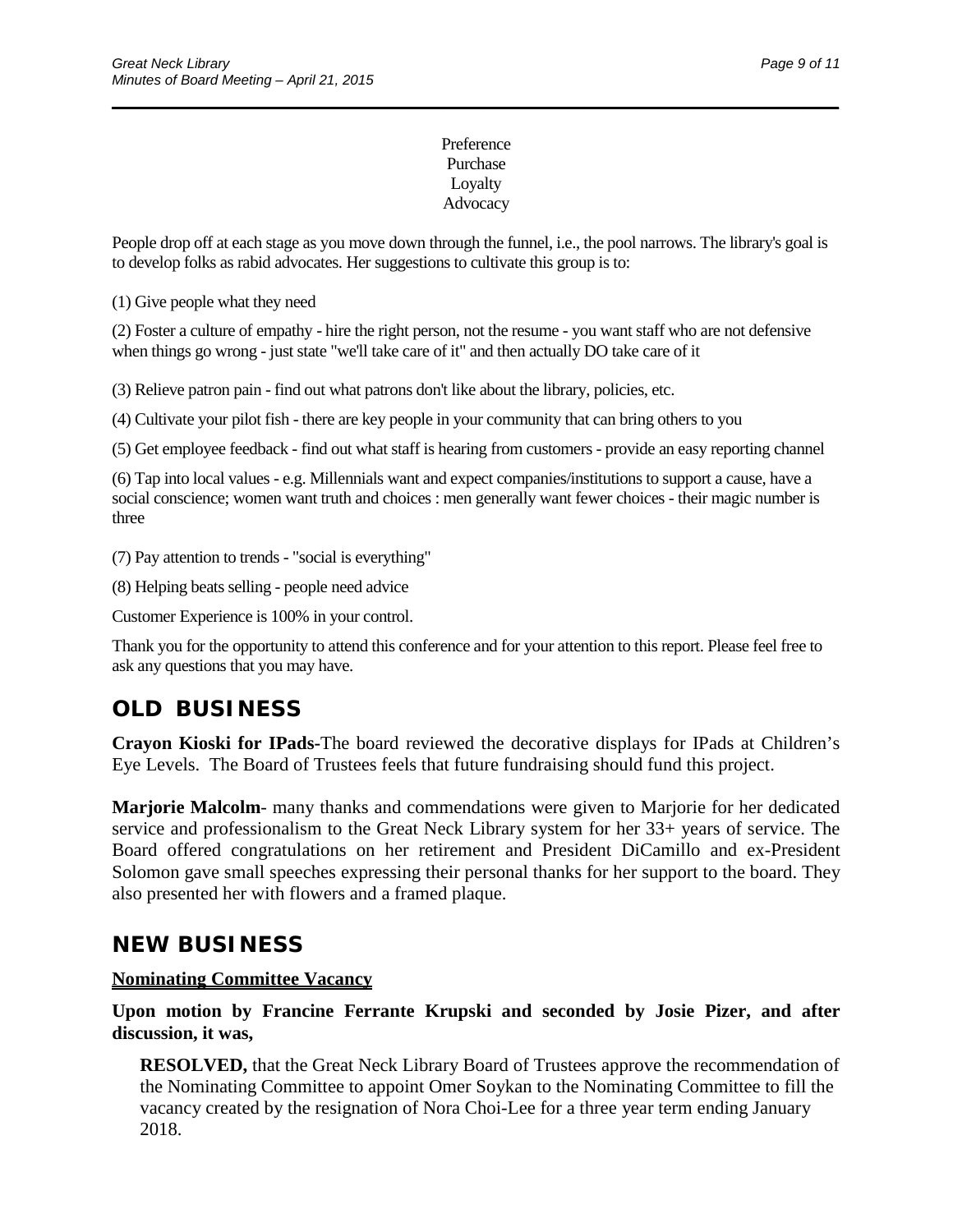After the vacancy was publicized, four applicants applied and were interviewed for the position.

\_\_\_\_\_\_\_\_\_\_\_\_\_\_\_\_\_\_\_\_\_\_\_\_\_\_\_\_\_\_\_\_\_\_\_\_\_\_\_\_\_\_\_\_\_\_\_\_\_\_\_\_\_\_\_\_\_\_\_\_\_\_\_\_\_\_\_\_\_\_

**VOTE:** Yes – 7 (DiCamillo, Ferrante Krupski, Solomon, Marcus, Pizer, Schaufeld, Fuller) *MOTION CARRIED UNANIMOUSLY* 

*Note: Omer's Resume to be sent to the Board of Trustees.*

## **Long Island Children's Museum Passes**

## **Upon motion by Robert Schaufeld and seconded by Francine Ferrante Krupski and after discussion, it was,**

**RESOLVED,** that the Great Neck Library Board of Trustees approve the increase from to 2 to 4 patrons per pass for the renewal of the two Long Island Children's Museum Passes expiring on May 1, 2015 which is an increase from \$1200.00 to \$1900.00 to be charged to the Carter Fund in the Restricted Gift fund group.

**VOTE:** Yes – 7 (DiCamillo, Ferrante Krupski, Solomon, Marcus, Pizer, Schaufeld, Fuller) *MOTION CARRIED UNANIMOUSLY* 

## **Kickstarter Donations**

## **Upon motion by Joel Marcus and seconded by Varda Solomon, and after discussion, it was,**

**RESOLVED,** that the Great Neck Library Board of Trustees accept a donation to the "Gifts – Levels Fund" in the Restricted Gift Fund, in the amount of \$8,678.05 raised through the generous efforts of the Online Kickstarter Fundraising campaign.

The Kickstarter campaign raised over \$10,000 but Kickstarter takes 5% and per-person fees. A Thank you has been sent to Lisa who organized the campaign.

**VOTE:** Yes – 7 (DiCamillo, Ferrante Krupski, Solomon, Marcus, Pizer, Schaufeld, Fuller) *MOTION CARRIED UNANIMOUSLY* 

## **Rosh Hashanah & Yom Kippur Hours for Station Branch**

**Upon motion by Michael Fuller and seconded by Francine Ferrante Krupski, and after discussion, it was,**

**RESOLVED,** that the Great Neck Library Board of Trustees approve the opening of the Station Branch on Rosh Hashanah on September 14, 2015 from 9:00 am to 9:00 pm and Yom Kippur on September 23, 2015 from 10:00 am to 9:00 pm until the Main Library is reopened when the Station Branch will revert to closing on Rosh Hashanah and Yom Kippur.

**VOTE:** Yes – 7 (DiCamillo, Ferrante Krupski, Solomon, Marcus, Pizer, Schaufeld, Fuller) *MOTION CARRIED UNANIMOUSLY*